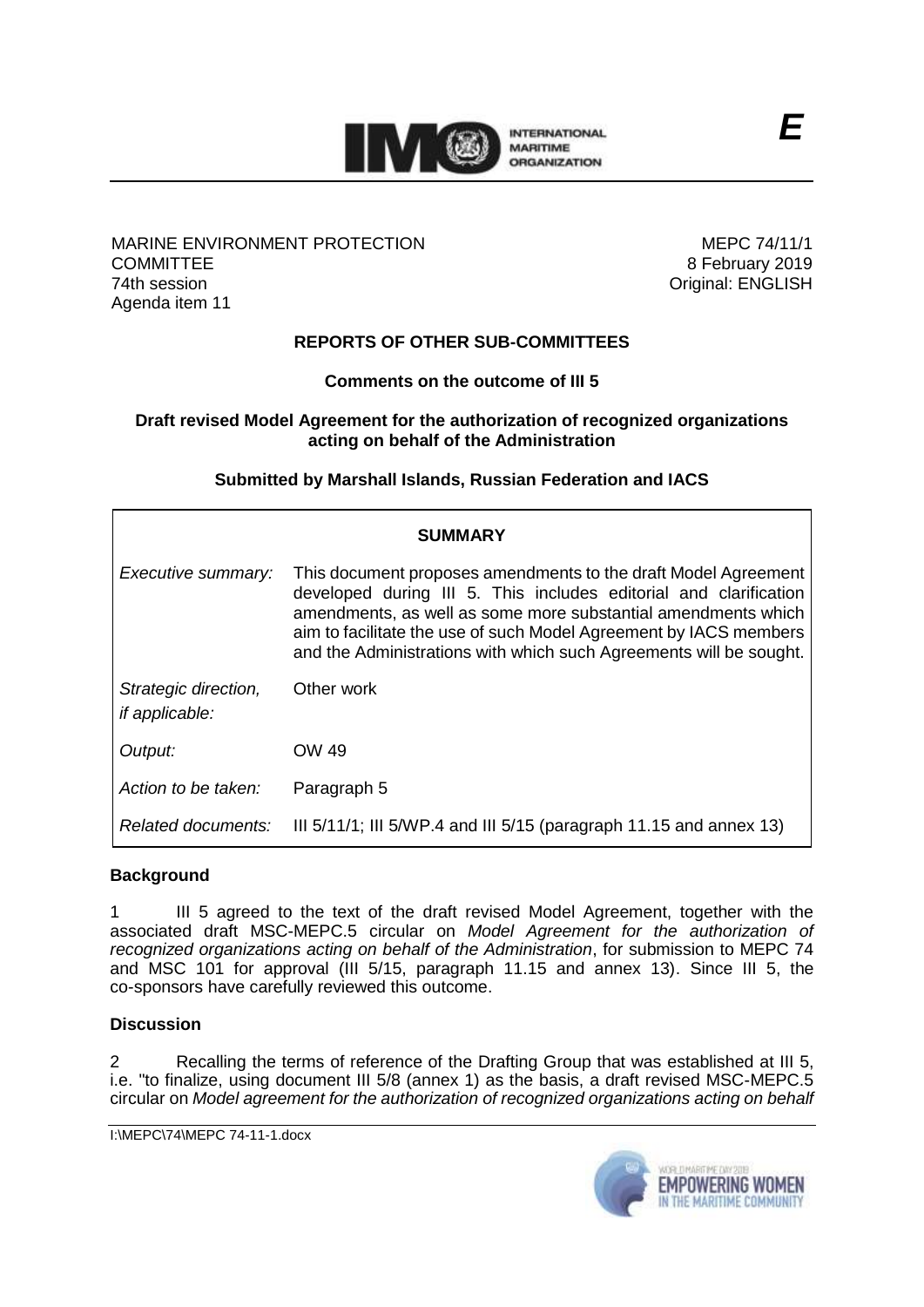*of the Administration*, taking into account document III 5/11/1", the co-sponsors propose amendments to both the draft Model Agreement and the draft MSC-MEPC.5 Circular, on the basis of annex 13 to document III 5/15. These proposed changes are shown in the annex to this document (shown as additions/deletions).

- 3 In summary, the co-sponsors have concluded that:
	- .1 there are some minor editorials needed to ensure consistency of terminology and to close some gaps; and
	- .2 there are some terminologies and requirements introduced which exceed the remit of recognized organizations and would, by inclusion in such a Model Agreement, be detrimental to the successful conclusion of such agreements with Administrations.

4 Regarding the proposals provided in the annex to this document, the Committee is invited to note the following comments:

- .1 while it is agreed that this revised Model Agreement should, in future, be used rather than the version provided at the annex to MSC/Circ.710 and MEPC/Circ.307, it is considered that the issuance of this new circular would not affect the validity of "in force" signed agreements that have been concluded based on or referred to MSC/Circ.710 and MEPC/Circ.307 or that have been already updated to refer to the Code for Recognized Organizations (RO Code) (see paragraph 7 of the cover to the draft new MSC-MEPC.5 circular);
- .2 with respect to paragraph 6.5.5 of the draft revised Model Agreement (the annex to annex 13 of III 5/15), it is not considered realistic to inform the flag State of "any failures" as soon as possible. It is therefore proposed to delete paragraph 6.5.5. In this regard, it is noted that pragmatic and practicable provisions to report instances when "a ship did not in all respects remain fit to proceed to sea without danger" or "a situation involving a major deficiency or serious safety-related issue that would normally be considered sufficient to detain a ship from proceeding to sea pending correction", are in paragraphs 6.4 and 6.5.2 of the draft revised Model Agreement;
- .3 regarding the title of section 8.2 of the draft revised Model Agreement on "Rules for administrative proceedings", it is proposed that this section be deleted as there is no corresponding text provided within the RO Code, nor any clear understanding of what this section should include. However, if it is agreed to retain this section, it is suggested to use the text shown in the annex to this document;
- .4 with respect to paragraph 8.8 of the draft revised Model Agreement, it is proposed that there needs to be two options with regard to dispute resolution to take account of the different legal regimes within the countries of Administrations (see two options for the re-numbered paragraph 8.8.1 in the annex to this document); and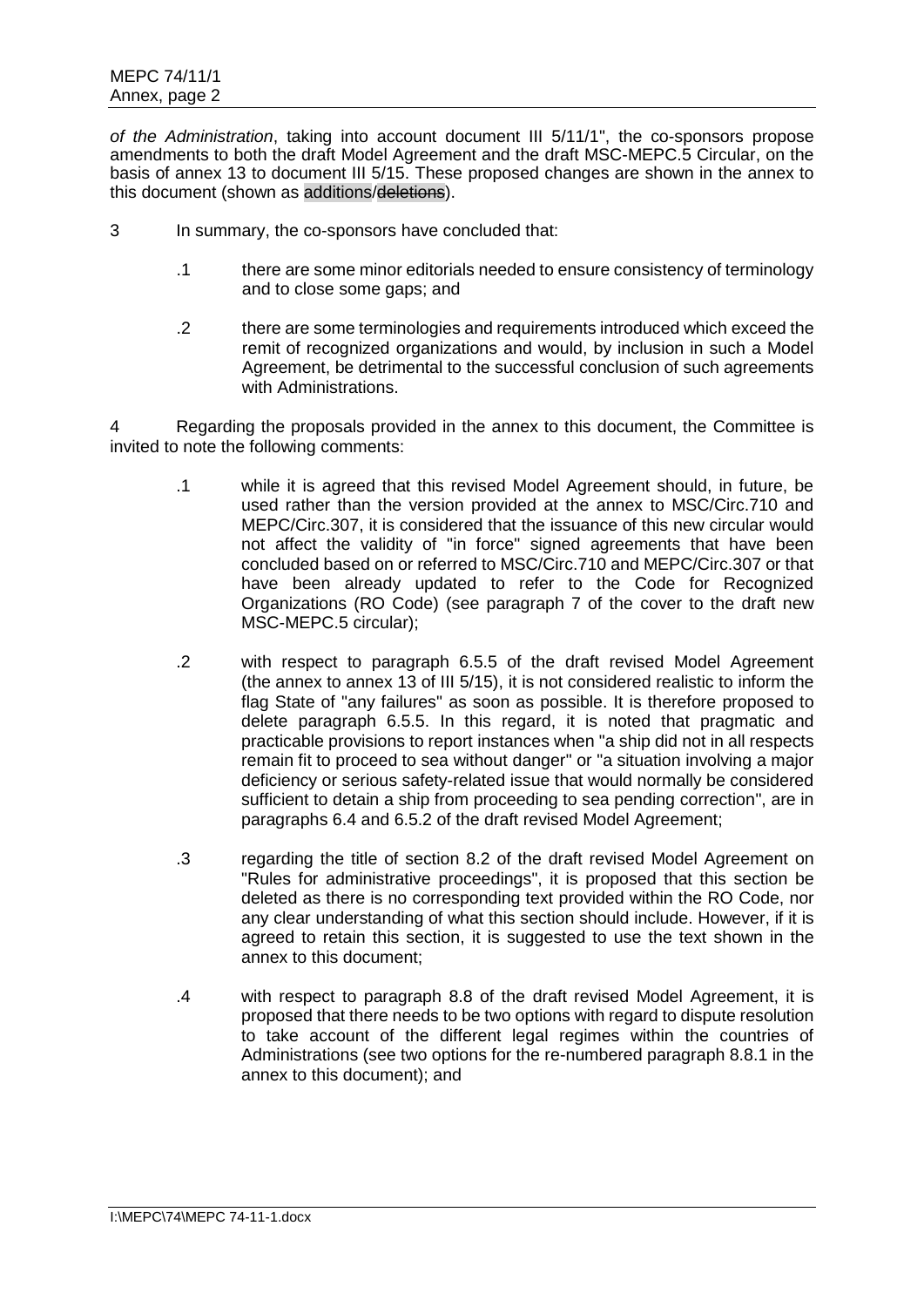.5 for the sake of fairness, it is considered that paragraph 6.5.2 of the current Model Agreement (MSC/Circ.710-MEPC/Circ.307) be reinstated as a new paragraph 8.8.2 in the draft Revised Model Agreement. Recognized Organizations (ROs) provide statutory services and issue certificates to ships, activities that the flag States would otherwise have to perform themselves. Therefore, it is considered that ROs should be afforded the same protections and defences afforded to flag State employees if they had performed the work themselves.

## **Action requested of the Committee**

5 The Committee is invited to consider the comments provided above and the proposed amendments to the draft Model Agreement and its associated draft MSC-MEPC.5 circular as provided in the annex to this document, and take action as appropriate.

\*\*\*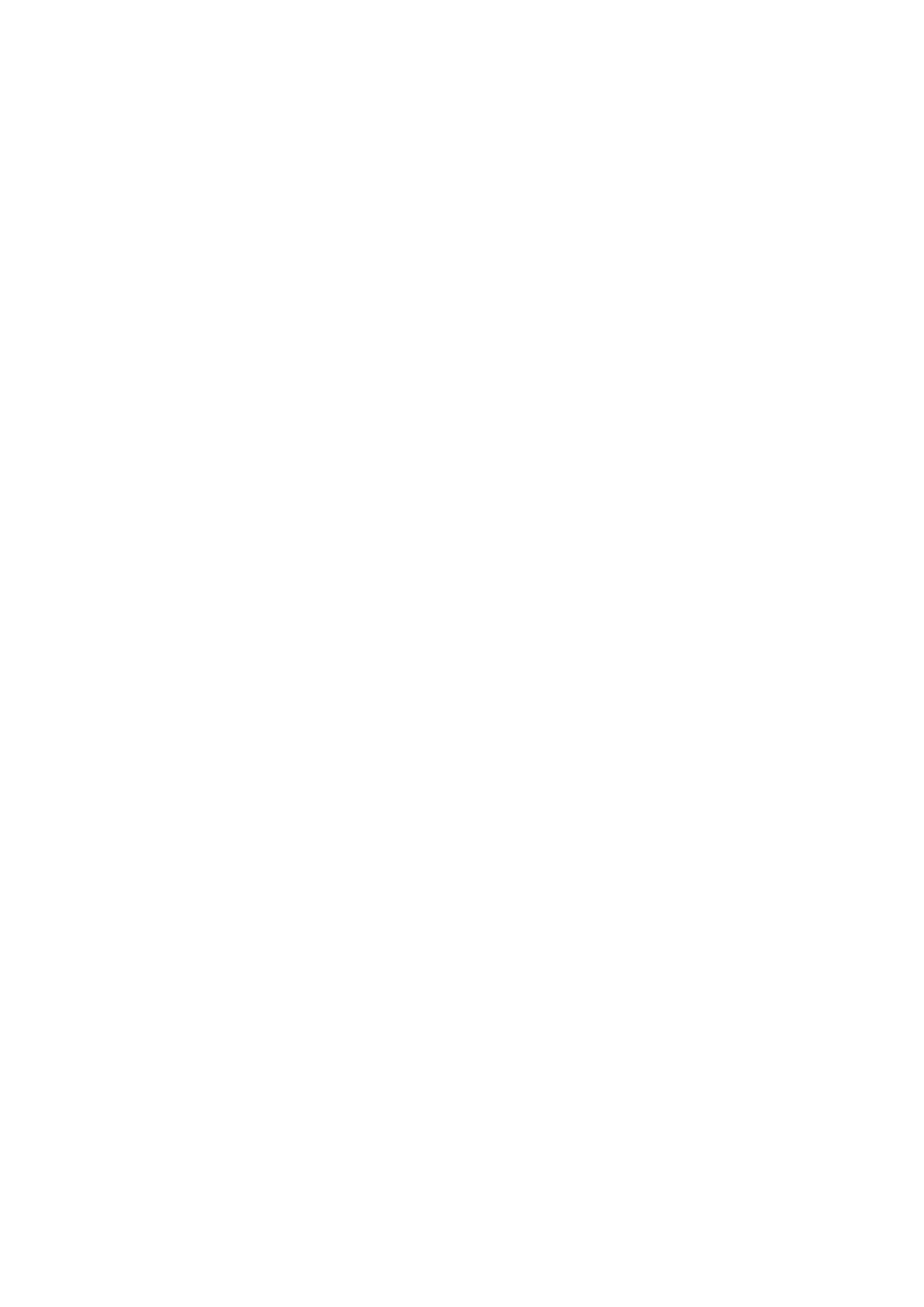## **ANNEX**

## **ANNEX 13**

### **DRAFT MSC-MEPC.5 CIRCULAR**

## **MODEL AGREEMENT FOR THE AUTHORIZATION OF RECOGNIZED ORGANIZATIONS ACTING ON BEHALF OF THE ADMINISTRATION**

1 The Marine Environment Protection Committee, at its […] and the Maritime Safety Committee, at its […], approved the *Model Agreement for the authorization of recognized organizations acting on behalf of the Administration* prepared by the Sub-Committee on Implementation of IMO Instruments at its [fifth session (24 to 28 September 2018)], as set out in the annex, in order to assist Administrations when formalizing, in writing, a delegation of authority agreement for the purpose of having statutory certification and services rendered by a recognized organization (RO) on their behalf. It is intended to be used, as deemed necessary by an Administration, for new agreements.

2 The *IMO Instruments Implementation Code* (III Code) (resolution A.1070(28)), in paragraph 18.2, and the *Code for Recognized Organizations* (RO Code) (resolutions MSC.349(92) and MEPC.237(65)), in paragraph 8.2.1 of part 2, prescribe that the Administration should establish the legal basis under which the authorization of statutory certification and services is administered and should regulate such authorization(s) in accordance with the applicable requirements of the international mandatory instruments. This legal basis may be established by to have as its basis a formal written agreement between the Administration and the RO which, as a minimum, may includes the elements set out in appendix 3 of the RO Code, or equivalent legal arrangements, and which may be based on the Model Agreement as set out in this circular.

3 The Model Agreement covers the factors elements included in appendix 3 of the RO Code. The appendix to the Model Agreement is an integral part of the Model Agreement. The Administration should specify the scope and extent of the delegated duties and authorities in an appendix to their agreements with ROs based on the appendix of the Model Agreement.

4 It is recognized that the legal system of the individual Administration as well as additional national requirements may require adaptation of the wording provided in the annex to this circular.

5 The guidance provided by the Model Agreement together with its appendix provides guidance for Administrations and recognized organizations to consider when addressing the elements to be included in is considered to meet the minimum standard for a formal written agreement as set forth in both referenced by the III Code and contained in Appendix 3 of the RO Code. This model agreement, at the discretion of the Administration, may be supplemented by additional matters and/or may be formulated in more detail, taking into account that Part 3 of the RO Code includes non-mandatory guidance. In doing so, it is recognized that since ROs are obligated to adhere to the mandatory provisions of Parts 1 and 2 of the RO Code, agreements do need not to include these mandatory provisions.

6 Member Governments are encouraged to consider invited to use the Model Agreement when concluding a entering into a new formal agreement with organizations acting on their behalf.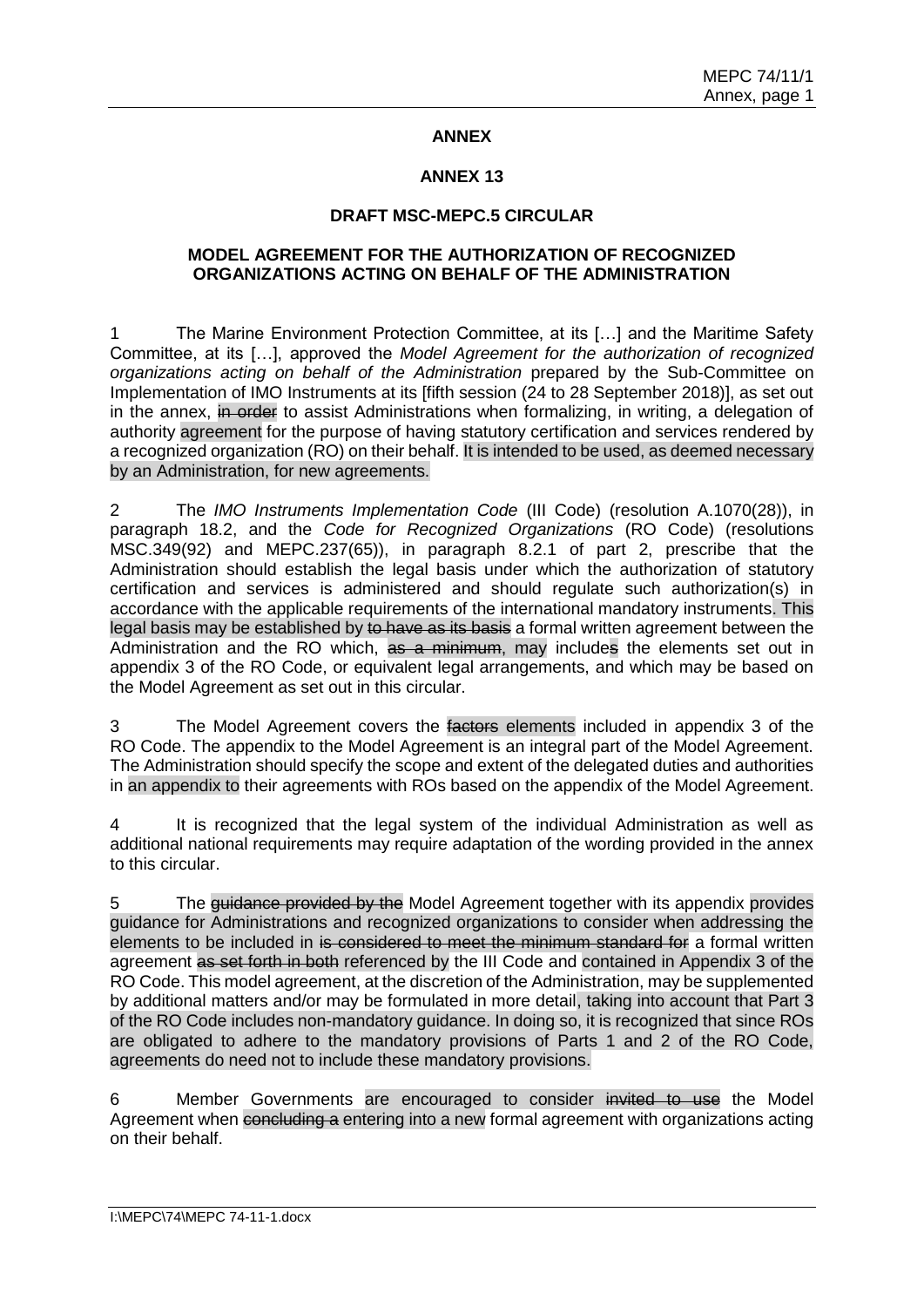7 While this circular supersedes MSC/Circ.710 and MEPC/Circ.307, the validity of in force signed agreements that were concluded based on, or with reference to, MSC/Circ.710 and MEPC/Circ.307 or that have already been updated to refer to the RO Code, do not be affected with the issuance of this circular.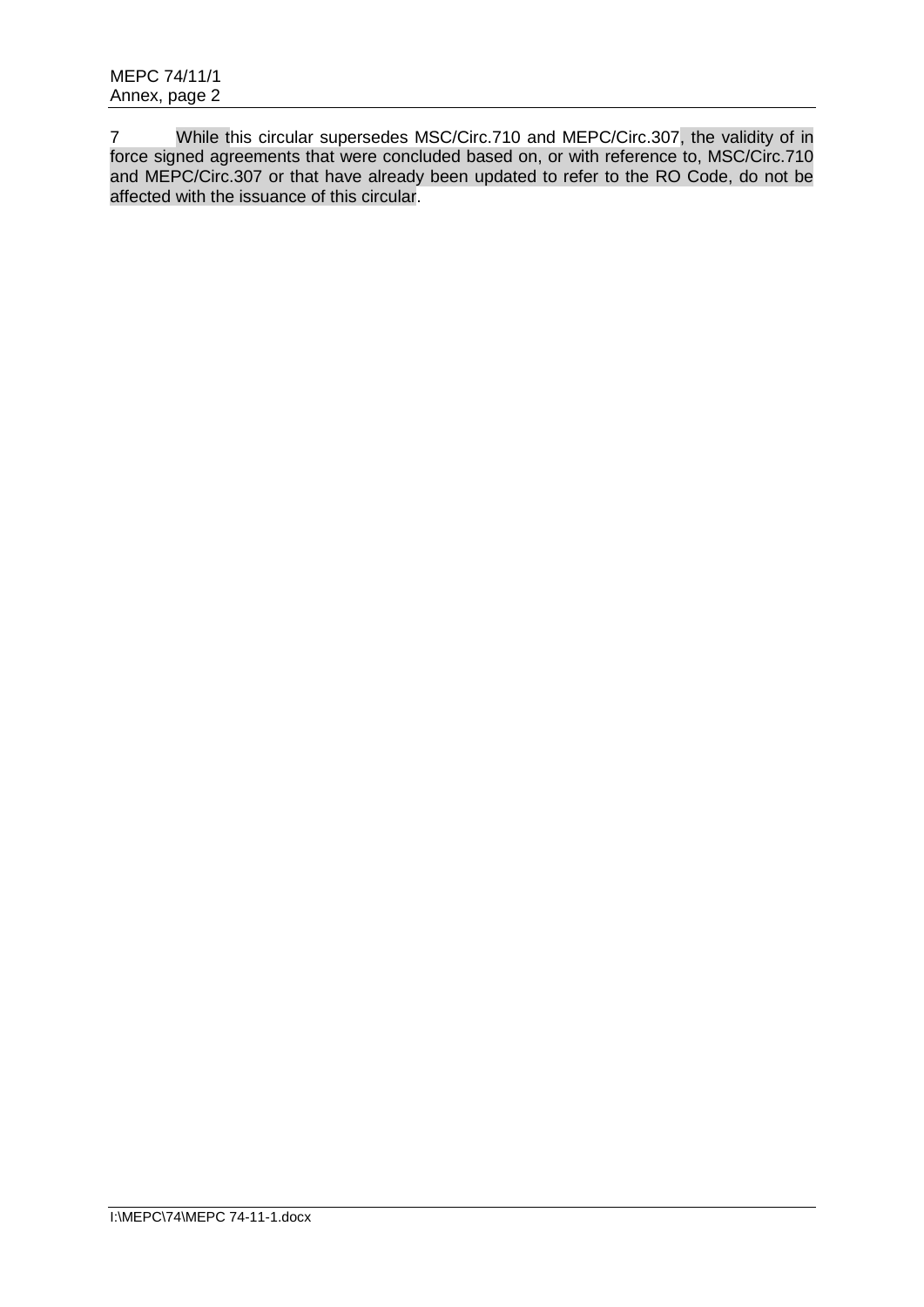## ANNEX

### **MODEL AGREEMENT**

### **AGREEMENT GOVERNING THE DELEGATION OF STATUTORY CERTIFICATION AND SERVICES FOR SHIPS REGISTERED IN [STATE] between [ADMINISTRATION] and [RECOGNIZED ORGANIZATION]**

### **1 Application**

This Agreement delegates authority and sets forth the conditions for cooperation between [State] hereinafter referred to as "the Administration" and the Recognized Organization hereinafter referred to as "the RO" with respect to the performance of statutory certification and services on behalf of the Administration, as outlined in the *Code for Recognized Organizations* (RO Code) (resolutions MSC.349(92) and MEPC.237(65)).

### **2 Purpose**

2.1 The purpose of this Agreement is to delegate authority to the RO to perform statutory certification and services and to define the scope, terms, conditions and requirements of that delegation.

### **3 General conditions**

3.1 Statutory certification and services comprise the assessment of [State] registered ships and/or ship management companies in order to determine the compliance of such ships/companies with the applicable requirements of the international conventions, codes and national legislation (hereinafter referred to as "applicable instruments") and the issuance of, or in support of the issuance of, relevant certificates and documents as set out in the appendix hereto.

3.2 In so far as the statutory certification and services covered by this Agreement are concerned, the RO agrees to cooperate with port State control Authorities to facilitate the rectification of reported deficiencies or other discrepancies on behalf of the Administration when so requested, and report to the Administration.

3.3 Statutory services rendered and statutory certificates issued by the RO will be accepted as services rendered by or certificates issued by the Administration provided that the RO maintains compliance with the provisions of the RO Code and the national requirements.

### **4 The execution of functions under authorization**

- 4.1 Functions in accordance with the general authorization:
	- .1 the RO is hereby authorized to carry out statutory certification and services on behalf of the Administration with respect to ships, registered in [State], and/or companies responsible for operating such ships, to the extent specified in the appendix to this Agreement and to require repairs to ships in accordance with the applicable instruments;
	- .2 surveys shall be carried out in accordance with applicable instruments and where applicable, the *Survey Guidelines under the Harmonized System of Survey and Certification, 2017* (resolution A.1120(30), as may be amended); and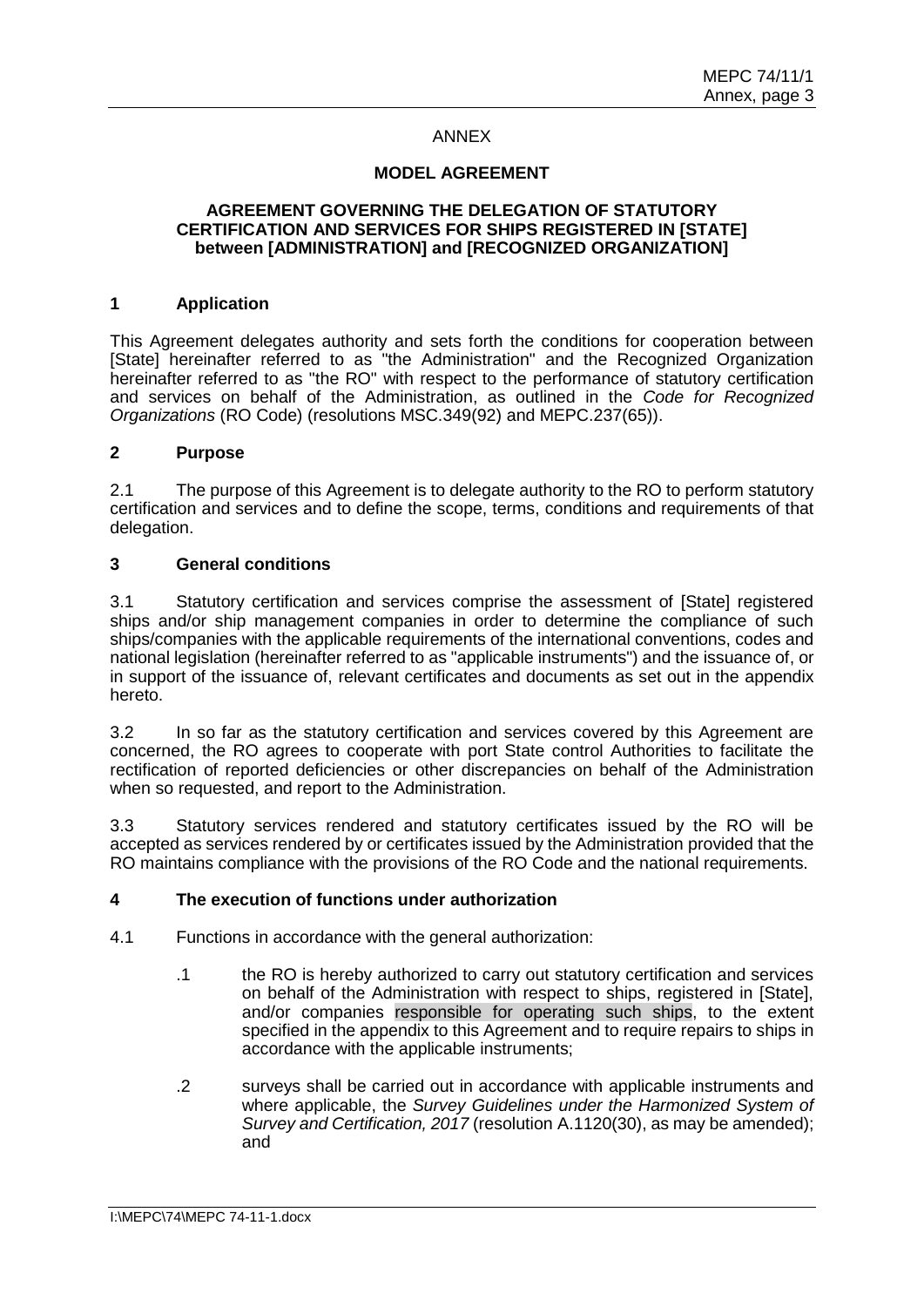- .3 the RO is and others acting on its behalf are authorized to take relevant control measures in accordance with their its standard procedures or as explicitly advised otherwise by the Administration as is necessary to ensure that matters subject to surveys, audits and inspections correspond substantially with the particulars of the ship's certificates or the requirements of applicable instruments.
- 4.2 Functions in accordance with special (additional) authorization

Authorizations for services outside the scope of the appendix to this Agreement will be dealt with as mutually agreed on a case-by-case basis.

4.3 Relationship between the Organization's statutory and other related activities

The RO and its staff shall not engage in any activities that may conflict with their independence of judgment and integrity in relation to their statutory certification and services. The RO and its staff responsible for carrying out the statutory certification and services shall not be the designer, manufacturer, supplier, installer, purchaser, owner, user or maintainer of the item subject to the statutory certification and services, nor the authorized representative of any of these parties. The RO shall not be substantially dependent on a single commercial enterprise for its revenue.

# **5 Legal basis of the functions under authorization**

5.1 Acts, regulations and supplementary provisions

This Agreement is made pursuant to the [legal authority] and in compliance with the RO Code and any supplementary provisions made by the Administration.

5.2 Interpretations

While interpretations of the applicable instruments, as well as the determination of equivalents or the acceptance of substitutes to the requirements of the applicable instruments are the prerogative of the Administration, the RO will cooperate in their establishment as necessary.

5.3 Deviations and equivalent solutions

Exemptions and deviations from, and equivalents to, the requirements of the applicable instruments are the prerogative of the Administration and must be approved by the Administration prior to issuance.

In instances where, temporarily, the requirements of an applicable instrument cannot be met under particular circumstances, the RO will specify proposals for such measures or supplementary equipment as may be available to permit the ship to proceed to a suitable port where permanent repairs or rectifications can be effected or replacement equipment fitted are to be acceptable to the RO and agreed by the Administration.

# **6 Reporting to the flag State Administration**

6.1 Procedures for reporting in the case of general authorization

The RO shall establish relevant procedures for reporting to the Administration in the case of general authorization, in accordance with the requirements of the RO Code and the additional requirements of the Administration.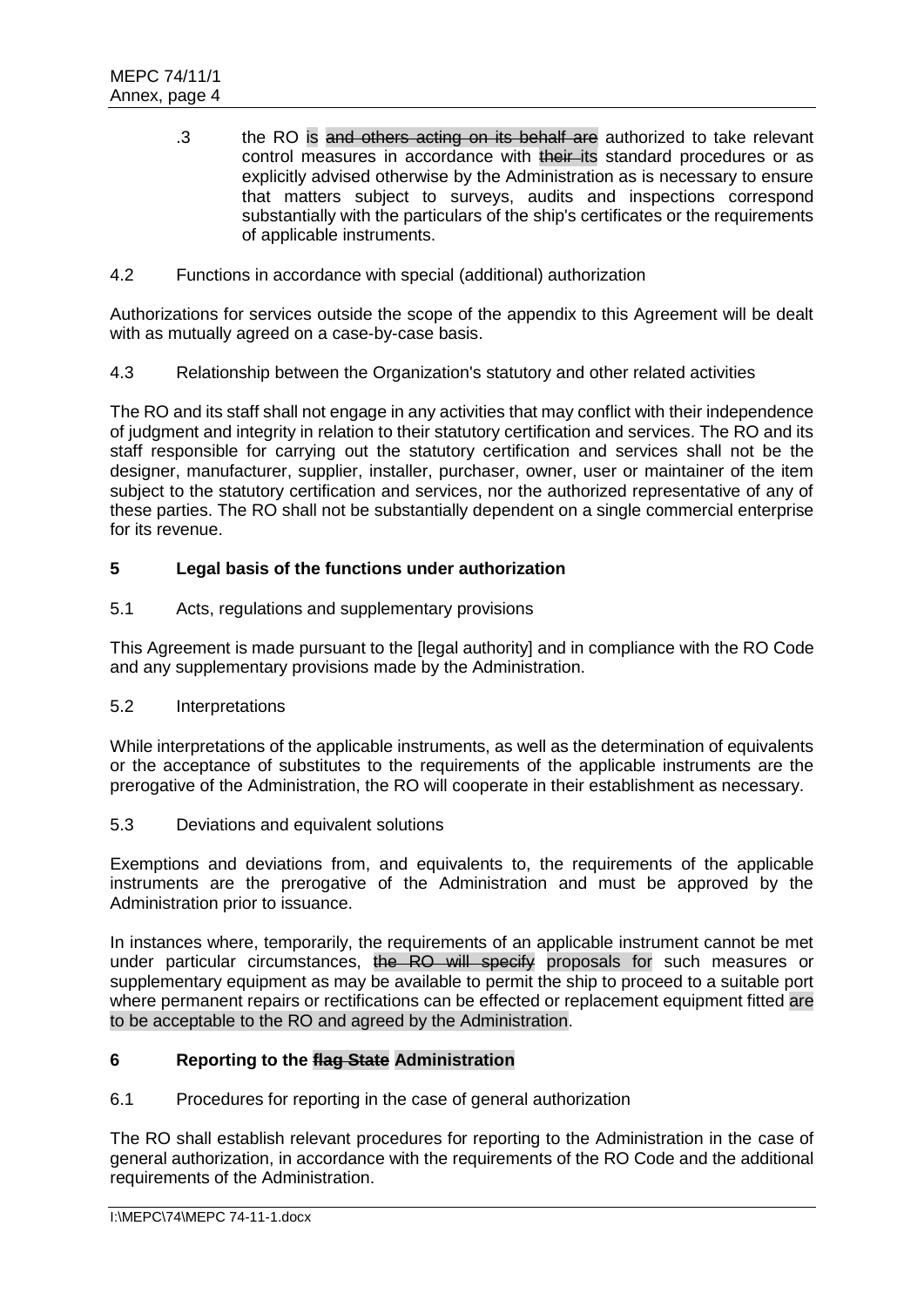6.2 Procedures for reporting in the case of special authorization. The RO shall establish relevant procedures for reporting to the Administration in the case of special authorization, in accordance with the requirements of the RO Code and the additional requirements of the Administration accompanying each special authorization.

6.3 Reporting on classification of ships (assignment of class, changes and withdrawals, as applicable).

6.4 Reporting of cases where a ship did not in all respects remain fit to proceed to sea without danger to the ship or persons on board, or presenting unreasonable threat of harm to the environment.

- 6.5 Other reporting:
	- .1 whenever a request for classification of a ship to which statutory requirements apply, that will be or has been registered in [the register] is received, the RO shall immediately inform the Administration;
	- .2 the RO shall notify the flag State Administration immediately upon becoming aware of a situation involving a major deficiency or serious safety-related issue that would normally be considered sufficient to detain a ship from proceeding to sea pending correction;
	- .3 the RO shall notify the flag State Administration(s) immediately upon becoming aware of a situation aboard the ship or within a company responsible for operating such ships involving a major non-conformity, as defined in the revised *Guidelines on the implementation of the International Safety Management (ISM) Code by Administrations* (resolution A.1118(30), as may be amended);
	- .4 the above notifications shall contain the name of the company or ship, the IMO number, the official number, if applicable, the company identification number and a description of the major non-conformity, deficiency or issue;
	- .5 the RO shall inform the flag State, as soon as possible, of any dangerous occurrences, accidents, machinery or structural breakdowns, or failures that they are aware of on a ship;
	- . 65 the RO shall report to the flag State Administration in writing the names and official numbers, if applicable, of any ships removed from the RO's list of classed/certified ships for which the RO has performed statutory certification and services. The report should contain a description of the reason(s) for removal from class, and this should be made within thirty (30) days of the removal becoming effective; and
	- .76 in cases of transfer of the certification of the ship from one RO to another, the gaining organization shall, within one month from the issuance of the certificates, advise the Administration and the losing organization of the date of issue of the certificates and confirm the date, place and action taken to satisfy each overdue survey, overdue recommendation and overdue condition of class.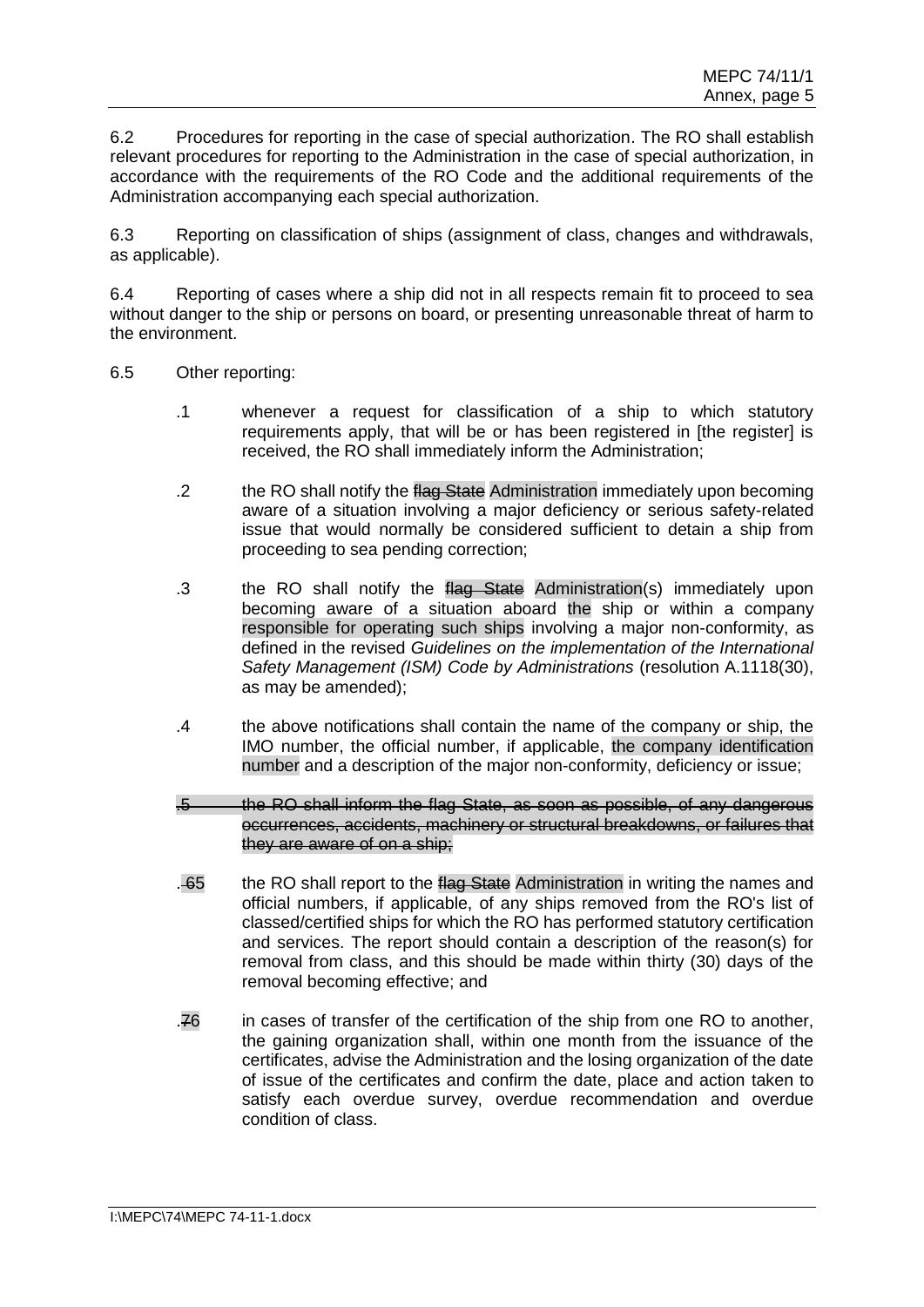## **7 Development of rules and/or regulations – Information**

7.1 Cooperation in connection with development of rules and/or regulations – liaison meetings

The RO shall allow participation in the development and review of its rules, procedures and/or regulations, specifically in the review process prior to finalization, by representatives of the flag **State Administration.** 

- 7.2 Exchange of rules and/or regulations and information:
	- .1 the Administration will provide the RO with all necessary documentation for the purpose of the RO's provision of statutory certification and services; and notify the RO of any additions, deletions or revisions thereto in advance of their effective date and specify whether the flag State Administration's standards go beyond convention requirements in any respect;
	- .2 the Administration shall be granted access upon request to all plans and documents including reports and records on surveys, audits and inspections on the basis of which certificates are, or have been issued or endorsed by the RO;
	- .3 the RO should provide free electronic access to the latest editions of its rules and/or regulations applicable to ships under the scope of authorization in the appendix and listing of ships in its class; and
	- .4 the RO and the Administration, recognizing the importance of technical liaison, agree to cooperate towards this end and maintain an effective dialogue.
- 7.3 Language and form

The RO shall establish, publish and systematically maintain its rules and/or regulations printed and/or in electronic environment, an up-to-date version of which shall be provided in the English language, for the design, construction and certification of ships and their associated essential engineering systems.

## **8 Other conditions**

### 8.1 Remuneration

Unless agreed otherwise, remuneration for statutory certification and services carried out by the RO on behalf of the Administration will be charged by the RO directly to the party requesting such services.

### [8.2 Rules for administrative proceedings]

[The RO shall have a documented process to address appeals related to statutory certification and services in accordance with the requirements of the Administration.]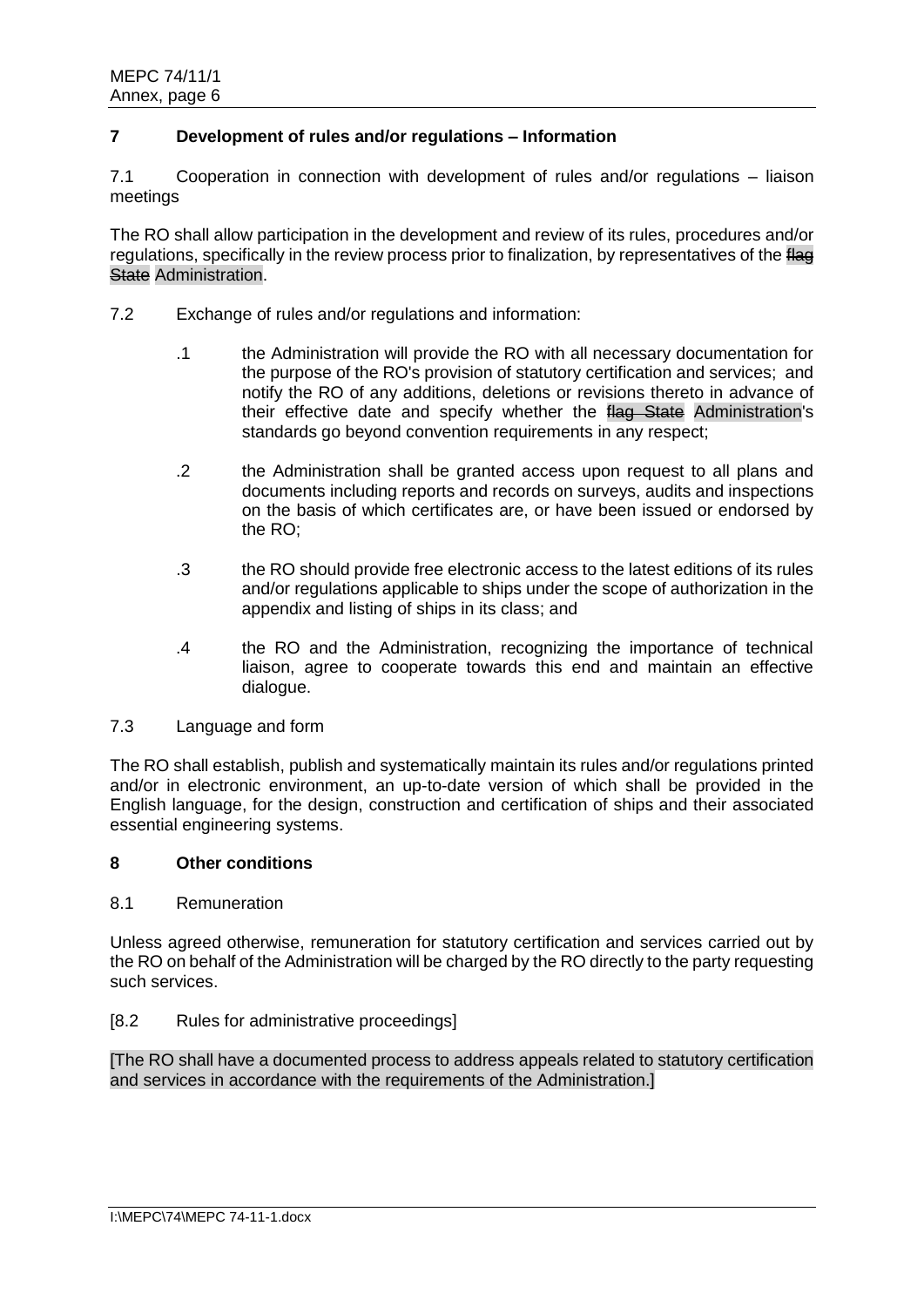## 8.3 Confidentiality

In so far as activities related to this Agreement are concerned, both the RO and the Administration shall be bound by confidentiality provisions to be agreed between them.

- 8.4 Liability and Financial Responsibility:
	- .1 in the context of this Agreement, if a liability is finally and definitively imposed by a court of law on the State of the Administration for loss or damage which is proved in a court of law to have been caused by any willful act, omission or gross negligence of the RO, its officers, employees or others who were acting on behalf of the RO pursuant to this Agreement, the Administration is entitled to seek from the RO compensation up to but not exceeding the amount of financial liability, as agreed bilaterally between the RO and the Administration;
	- .2 while acting for the Administration under this Agreement the RO shall be free to create contracts direct with its clients and such contracts may contain the RO's normal contractual conditions for limiting its legal liability; and
	- .3 in the context of this Agreement, a professional indemnity or professional liability insurance is to be effected by the RO.
- 8.5 Entry into force

The agreement commences on [ Date ].

8.6 Termination

This Agreement may be terminated by either Party by giving the other Party 12 months written notice.

8.7 Breach of agreement

If this Agreement is breached by one of the Parties, the other Party will notify the violating party of its breach in writing to allow the notified party the opportunity to remedy the breach within [...] days, failing which the notifying Party has the right to terminate the Agreement immediately.

8.8 Settlement of disputes

## *Option 1*

8.8.1 The Agreement shall be governed by and construed in accordance with [Agreed State] law. Any dispute arising in connection with this Agreement which cannot be settled by private negotiations between the Parties shall be settled finally by arbitration at an in Agreed location according to Agreed State law, or by the tribunal (courts). The arbitration shall be conducted by a panel of three arbitrators. Each of the parties shall appoint one arbitrator and the two party appointed arbitrators shall appoint the third arbitrator who shall chair the panel. The language used in the proceedings shall be English.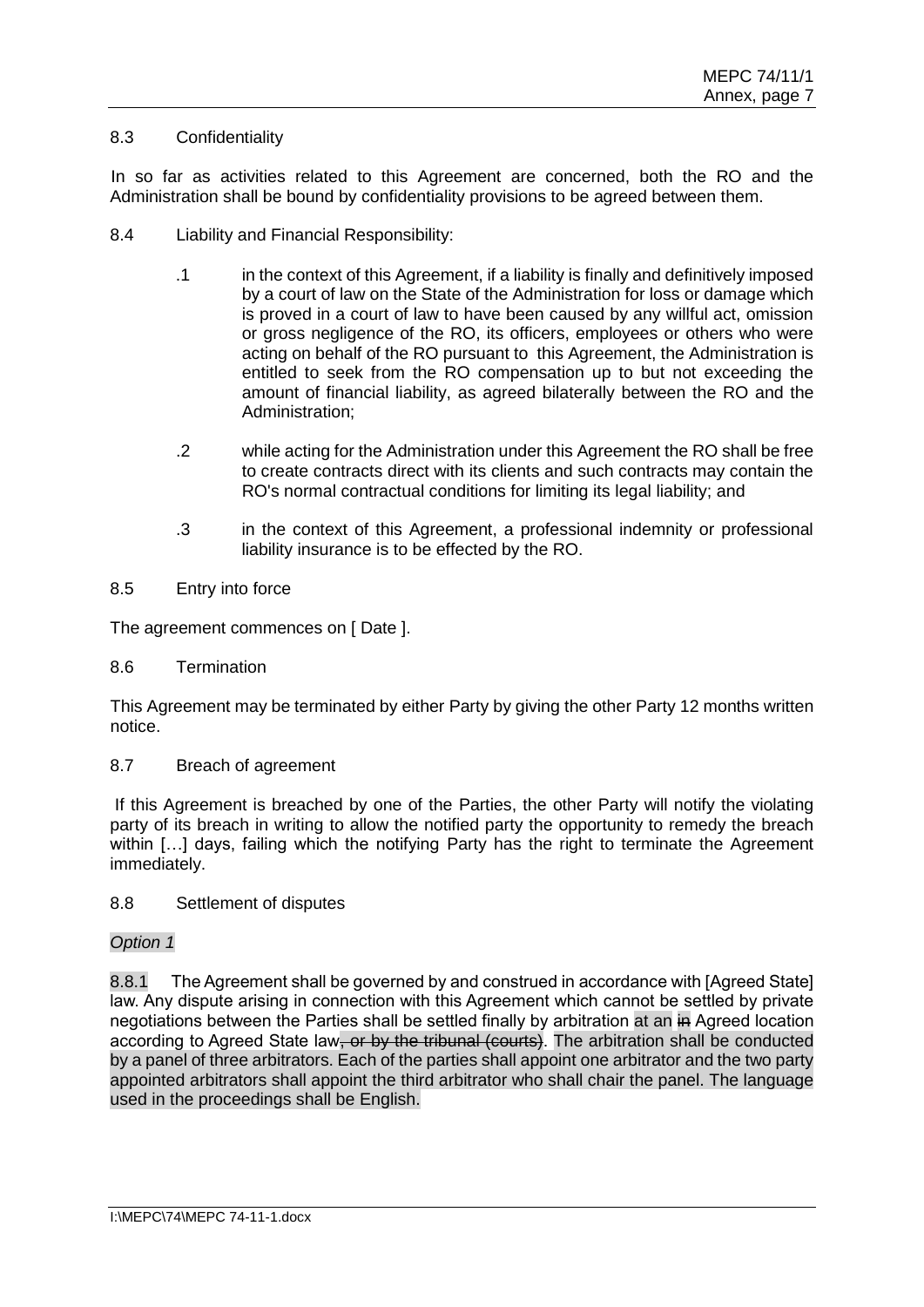## *Option 2*

8.8.1 The Agreement shall be governed by and construed in accordance with [Agreed State] law. Any dispute arising in connection with this Agreement which cannot be settled by private negotiations between the parties shall be settled finally by the courts at an agreed location according to Agreed State law.

8.8.2 In the performance of statutory certification and services hereunder, the RO, its officers, employees and others acting on its behalf are entitled to all the protection of law and the same defences and/or counter-claims as would be available to the Administration and its own staff, surveyors or employees if the latter had conducted the statutory certification and services in question.

### 8.9 Use of subcontractors:

- .1 the RO shall perform statutory certification and services by the use of only exclusive surveyors and auditors, being persons solely employed by the RO, duly qualified, trained and authorized to execute all duties and activities incumbent upon their employer, within their level of work responsibility;
- .2 however, if the RO finds in exceptional and duly justified cases that its own exclusive surveyor is not available, the RO shall inform the Administration who may then nominate an exclusive surveyor of another RO;
- .3 in accordance with applicable instruments, the RO may choose to outsource any service that affects conformity to requirements or accepts work of a third party approved by the RO. The RO shall ensure that it fully controls the performance of such services through its quality management system. For the purpose of accountability to the flag State Administration, the work performed by the sub-contracted organization or service supplier constitutes the work of the RO; and
- .4 while still remaining responsible for the certification on behalf of the flag State Administration, the RO may subcontract radio surveys to non-exclusive survevors in accordance with the RO Code and the national requirements.

### 8.10 Amendments

Amendments to the Agreement and the appendix will become effective only after consultation and written agreement between the Administration and the RO.

### **9 Specification of the authorization from the flag State Administration to the organization** (refer to the appendix)

### **10 The flag State Administration's supervision of duties delegated to the organization**

The Administration shall be entitled to satisfy itself that the RO is performing its services in compliance with the RO Code and this agreement by establishing, or participating in as applicable, an RO oversight programme for the purpose of supervising the duties delegated to the RO under this Agreement by audits, inspections, supplementary surveys, vertical contract audits or other monitoring activities. The Administration may rely upon the audits carried out by an accredited certification body or equivalent organizations. Should the Administration choose to conduct direct auditing of the RO offices, the frequency and extent of audit is subject to mutual agreement between the Administration and RO. For the purpose of this paragraph: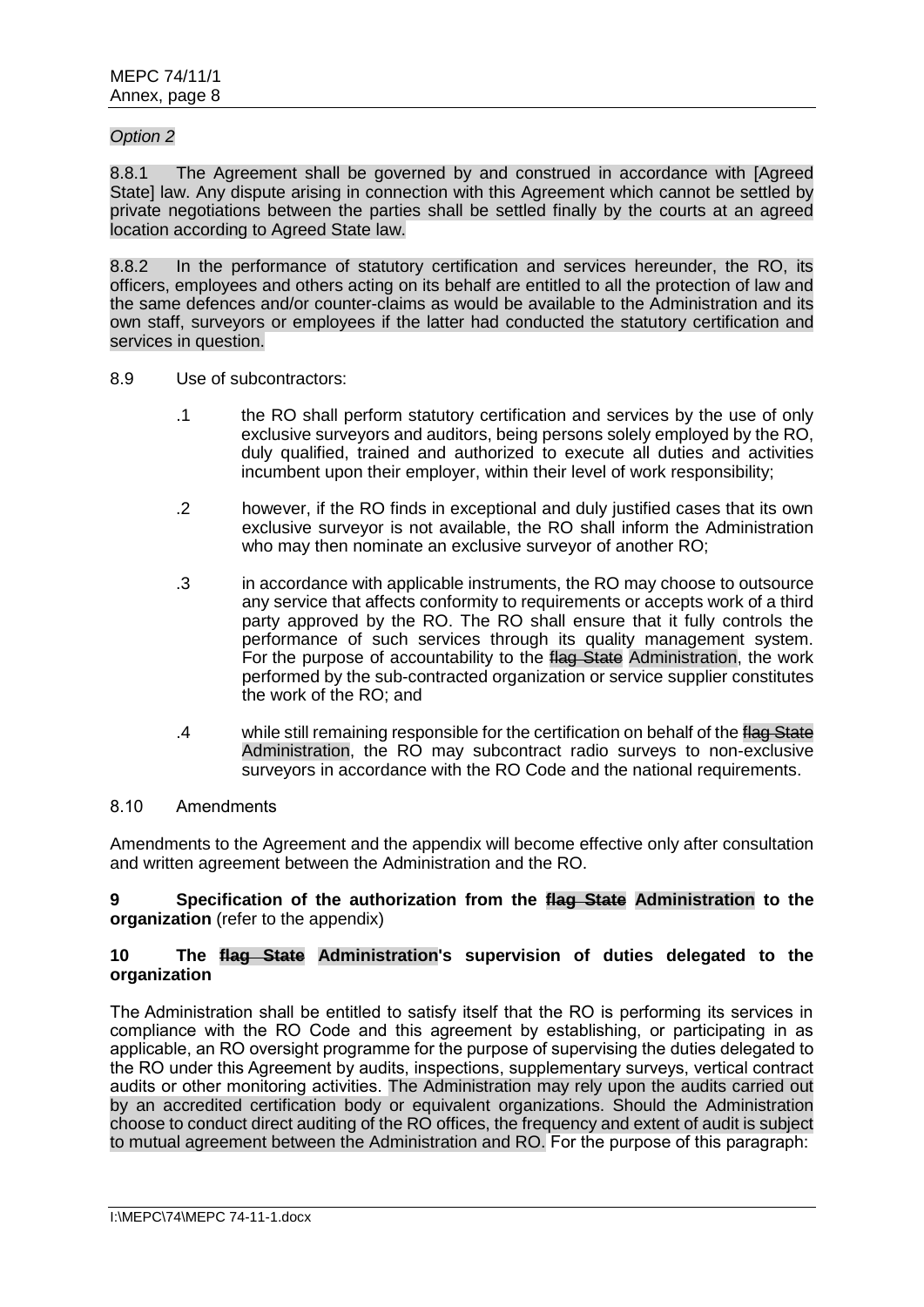- .1 the Administration shall have access upon request to the documentation of the quality management system of the RO;
- .2 the Administration shall have access upon request to the internal instructions, circulars and guidelines of the RO;
- .3 the Administration shall have access upon request to the RO's documentation relevant to the **Hag State** Administration<sup>1</sup>'s fleet;
- .4 the RO shall fully cooperate with the Administration's inspection and verification work;
- .5 the RO shall keep the appropriate information and statistics appropriately on cases such as, but not limited to, damage and casualties relevant to the **[flag**] State Administration<sup>1</sup>'s fleet; and
- .6 the RO shall keep the information and statistics of port State control detentions and notified deficiencies allocated to the responsibility of the RO.